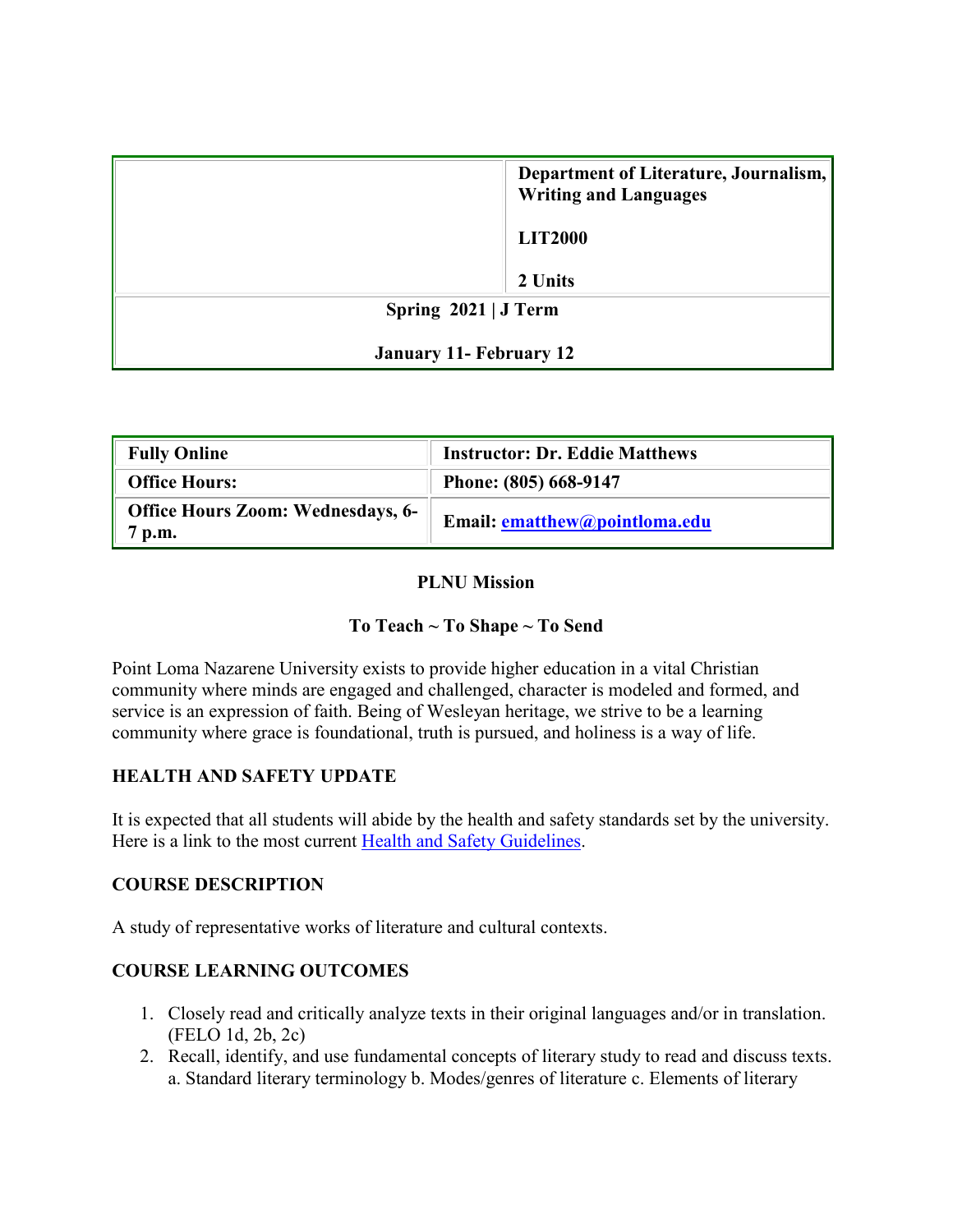genres d. Literary periods (dates, writers, characteristics, and important developments) e. Contemporary critical approaches f. Extra-literary research (FELO 1d, 2b)

3. Analyze the social, cultural, ethnic, gendered, and/or historical contexts of the works and their authors, and connect the texts with their own lives. (FELO 1d, 2b)

### **REQUIRED TEXTS AND RECOMMENDED STUDY RESOURCES**

- Brown, Glen J. Ironopolis. Parthian Books, 2019. ISBN: 978-1912681099
- Hoffman, Dustin M. Secrets of the Wild. Word West Press, 2019. ISBN: 978- 1733466325
- Mifsud, Immanuel. In the Name of the Father (And of the Son). Parthian Books, 2019. ISBN: 978-1912681303
- Ross, Kathryn H. Black Was Not A Label, Pronto Books, 2019. ISBN: 978-1732231825

### **Additional resources are provided.**

### **COURSE CREDIT HOUR INFORMATION**

In the interest of providing sufficient time to accomplish the stated Course Learning Outcomes, this class meets the PLNU credit hour policy for a \_\_ unit class delivered over \_\_\_ weeks. It is anticipated that students will spend a minimum of 37.5 participation hours per credit hour on their coursework. For this course, students will spend an estimated total hours meeting the course learning outcomes. The time estimations are provided in the Canvas modules.

### **ASSESSMENT AND GRADING**

**Note:** Clearly define a grading policy to avoid any confusion concerning expectations. It is most helpful if at least two things are present: 1) a point distribution and 2) a grading scale.

Student grades will be posted in the Canvas grade book no later than midnight on Tuesday of each week beginning in Week Two of this course. It is important to read the comments posted in the grade book as these comments are intended to help students improve their work. Final grades will be posted within one week of the end of the class. Grades will be based on the following:

| <b>Standard Grade Scale Based on Percentages</b> |               |               |               |                |  |
|--------------------------------------------------|---------------|---------------|---------------|----------------|--|
|                                                  | В             |               |               |                |  |
| A 93-100                                         | $B+87-89$     | $C+77-79$     | $D+67-69$     | F Less than 59 |  |
| $A - 90 - 92$                                    | B 83-86       | $C$ 73-76     | D $63-66$     |                |  |
|                                                  | $B - 80 - 82$ | $C - 70 - 72$ | $D - 60 - 62$ |                |  |

### **STATE AUTHORIZATION**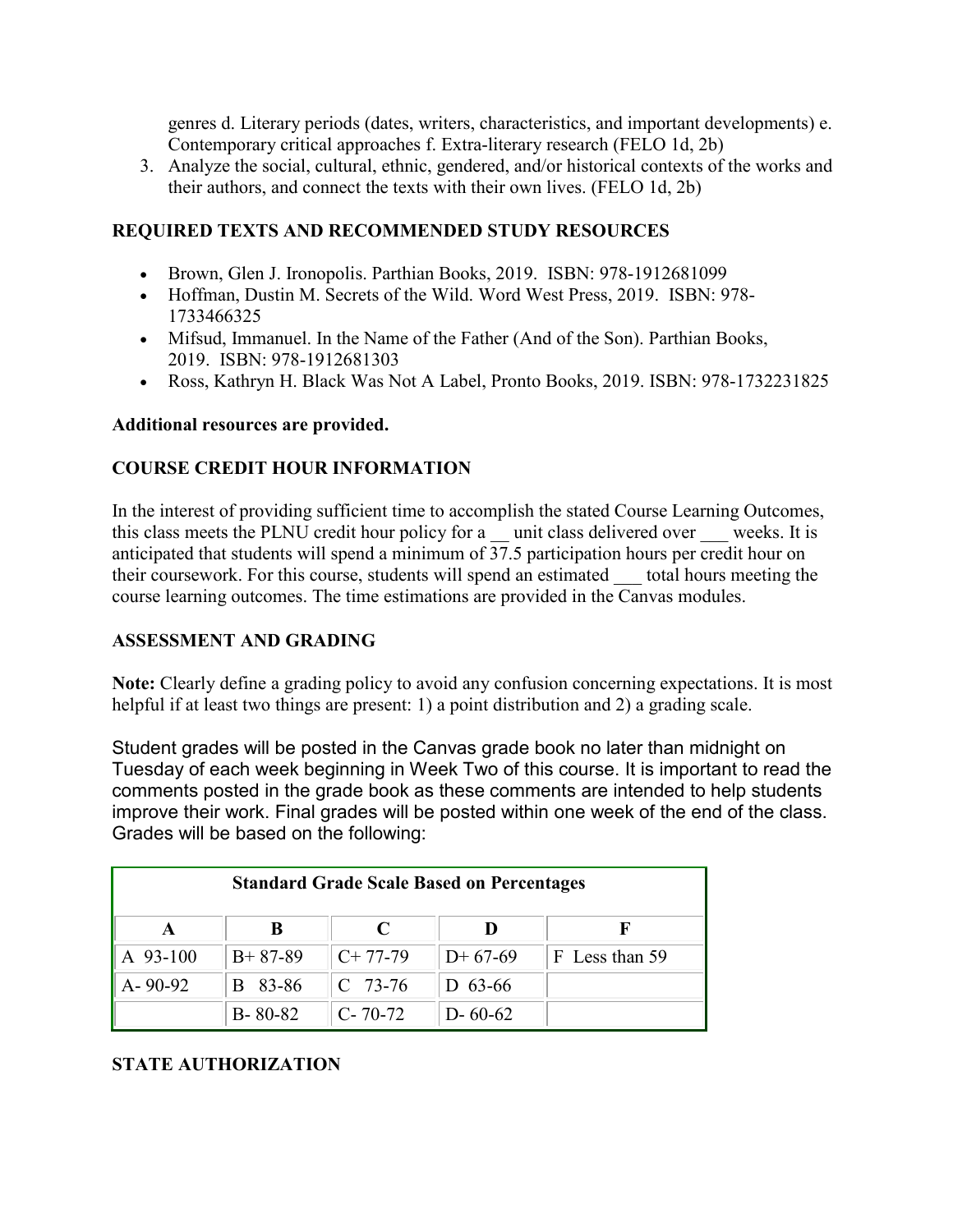State authorization is a formal determination by a state that Point Loma Nazarene University is approved to conduct activities regulated by that state. In certain states outside California, Point Loma Nazarene University is not authorized to enroll online (distance education) students. If a student moves to another state after admission to the program and/or enrollment in an online course, continuation within the program and/or course will depend on whether Point Loma Nazarene University is authorized to offer distance education courses in that state. It is the student's responsibility to notify the institution of any change in his or her physical location. Refer to the map on [State Authorization](https://www.pointloma.edu/offices/office-institutional-effectiveness-research/disclosures) to view which states allow online (distance education) outside of California.

# **INCOMPLETES AND LATE ASSIGNMENTS**

All assignments are to be submitted/turned in by the beginning of the class session when they are due—including assignments posted in Canvas. Incompletes will only be assigned in extremely unusual circumstances.

# **PLNU COPYRIGHT POLICY**

Point Loma Nazarene University, as a non-profit educational institution, is entitled by law to use materials protected by the US Copyright Act for classroom education. Any use of those materials outside the class may violate the law.

# **PLNU ACADEMIC HONESTY POLICY**

Students should demonstrate academic honesty by doing original work and by giving appropriate credit to the ideas of others. Academic dishonesty is the act of presenting information, ideas, and/or concepts as one's own when in reality they are the results of another person's creativity and effort. A faculty member who believes a situation involving academic dishonesty has been detected may assign a failing grade for that assignment or examination, or, depending on the seriousness of the offense, for the course. Faculty should follow and students may appeal using the procedure in the university Catalog. See [Academic Policies](http://catalog.pointloma.edu/content.php?catoid=18&navoid=1278) for definitions of kinds of academic dishonesty and for further policy information.

# **PLNU ACADEMIC ACCOMMODATIONS POLICY**

While all students are expected to meet the minimum standards for completion of this course as established by the instructor, students with disabilities may require academic adjustments, modifications or auxiliary aids/services. At Point Loma Nazarene University (PLNU), these students are requested to register with the Disability Resource Center (DRC), located in the Bond Academic Center. [\(DRC@pointloma.edu](mailto:DRC@pointloma.edu) or 619-849-2486). The DRC's policies and procedures for assisting such students in the development of an appropriate academic adjustment plan (AP) allows PLNU to comply with Section 504 of the Rehabilitation Act and the Americans with Disabilities Act. Section 504 (a) prohibits discrimination against students with special needs and guarantees all qualified students equal access to and benefits of PLNU programs and activities. After the student files the required documentation, the DRC, in conjunction with the student, will develop an AP to meet that student's specific learning needs. The DRC will